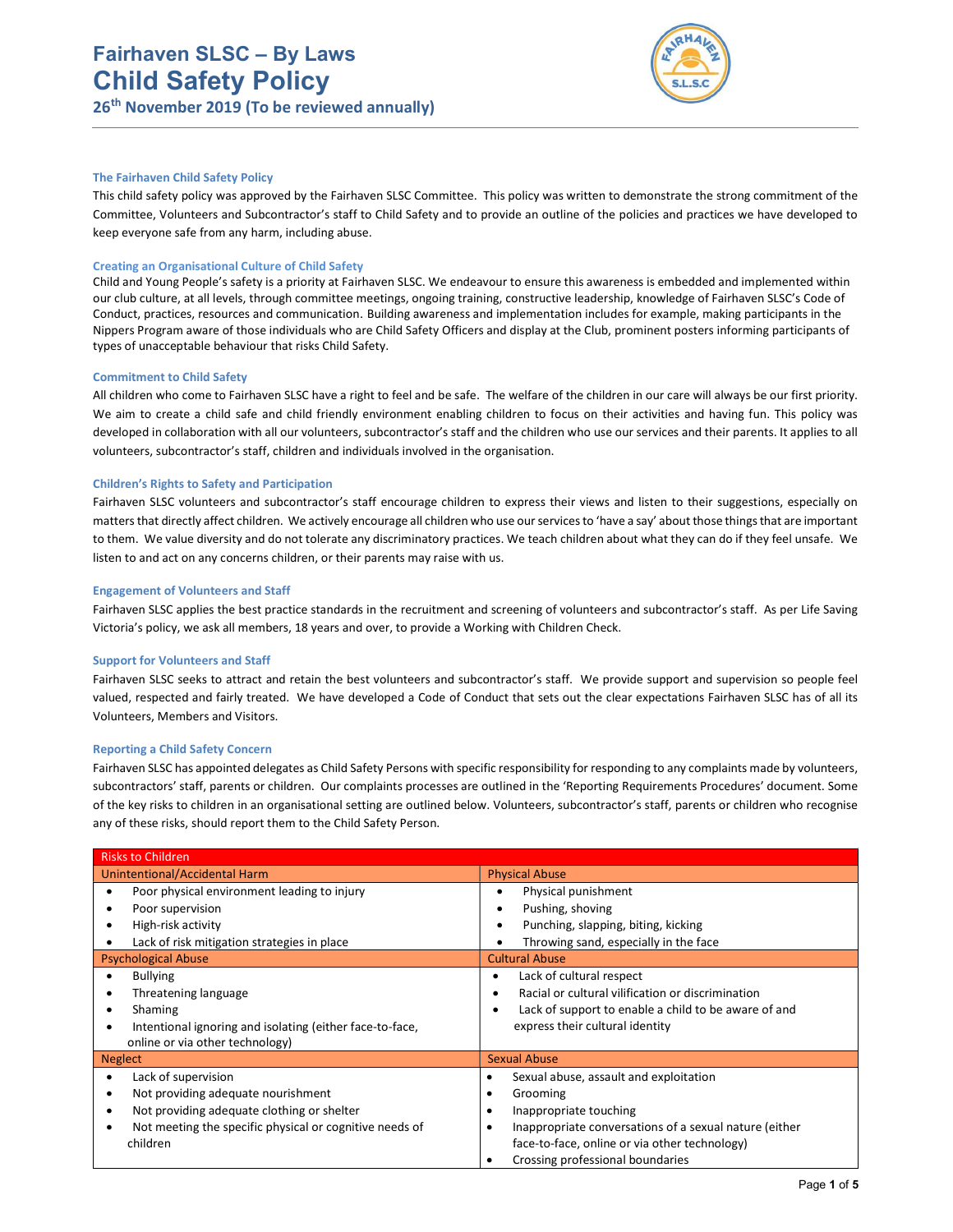# Fairhaven SLSC – By Laws Child Safety Policy

26<sup>th</sup> November 2019 (To be reviewed annually)



| Harm through the Use of Social media, online or mobile phone<br>communication * |  |
|---------------------------------------------------------------------------------|--|
| Harassment                                                                      |  |
| Pressuring engagement                                                           |  |
| Unwanted engagement                                                             |  |
| Taking photographs without consent                                              |  |
| Broadcasting photographs without consent                                        |  |
| Threats                                                                         |  |
| Blackmailing                                                                    |  |

Adapted from the NSW Office of the Children's Guardian, www.kidsguardian.nsw.gov.au

\* The perpetrator might be a child (that is Child to Child). In this situation the individual case will be carefully investigated and guardians of the children involved will need to be informed.

Please refer to the Fairhaven SLSC Code of Conduct for more information. http://www.fairhavenslsc.org/pdf/misc/FSLSC%20-%20Code%20of%20Conduct%20-%20April%202018.pdf

If a risk is reported to the Child Safety Person the following reporting process guideline should be followed: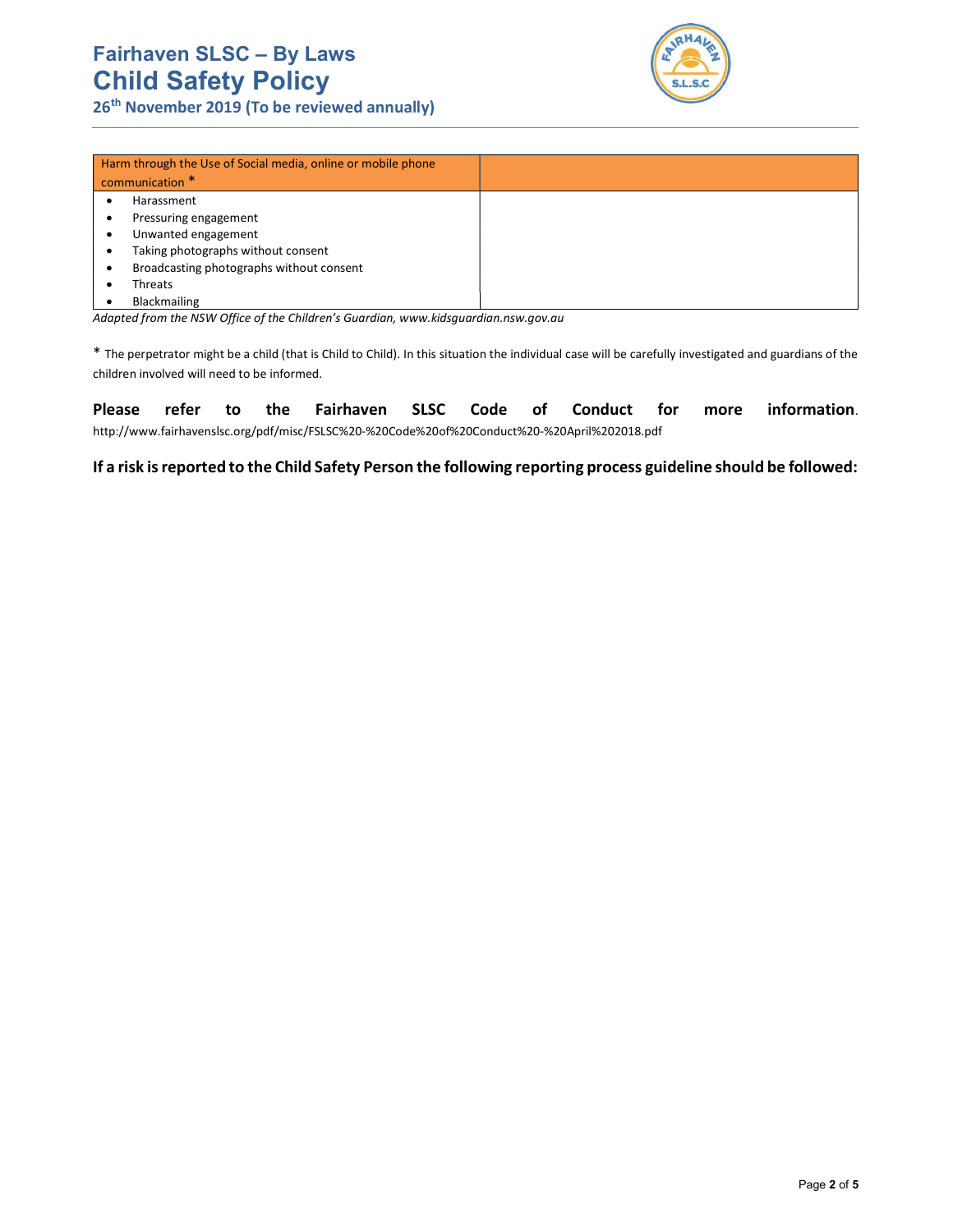# Fairhaven SLSC – By Laws Child Safety Policy

26<sup>th</sup> November 2019 (To be reviewed annually)



| Who can<br>report?           | Parent                                                                                                                                                                                                                                                                                                          | Child                                                                                                                                                                                               | <b>Staff member</b><br>or volunteer                                                                                                                 |  |
|------------------------------|-----------------------------------------------------------------------------------------------------------------------------------------------------------------------------------------------------------------------------------------------------------------------------------------------------------------|-----------------------------------------------------------------------------------------------------------------------------------------------------------------------------------------------------|-----------------------------------------------------------------------------------------------------------------------------------------------------|--|
| <b>What to</b><br>report?    | Any child safety concerns, including:<br>disclosure of abuse or harm<br>allegation, suspicion or observation<br>breach of Code of Conduct<br>environmental safety issues                                                                                                                                        |                                                                                                                                                                                                     |                                                                                                                                                     |  |
|                              | Call 000 if a child is in immediate danger                                                                                                                                                                                                                                                                      |                                                                                                                                                                                                     |                                                                                                                                                     |  |
| How?                         | Face-to-face verbal report, letter, email, telephone call, meeting                                                                                                                                                                                                                                              |                                                                                                                                                                                                     |                                                                                                                                                     |  |
| Who to?                      | Child Safety Person, manager, supervisor                                                                                                                                                                                                                                                                        |                                                                                                                                                                                                     |                                                                                                                                                     |  |
| <b>What happens</b><br>next? | The Child Safety Person, manager or supervisor will:<br>offer support to the child, the parents, the person who reports and<br>the accused staff member or volunteer<br>initiate internal processes to ensure the safety of the child, clarify<br>the nature of the complaint and commence disciplinary process |                                                                                                                                                                                                     |                                                                                                                                                     |  |
|                              | (if required)                                                                                                                                                                                                                                                                                                   | decide, in accordance with legal requirements and duty of care,<br>whether the matter should/must be reported to the police or<br>Child Protection and make report as soon as possible if required. |                                                                                                                                                     |  |
| <b>Outcome</b>               |                                                                                                                                                                                                                                                                                                                 |                                                                                                                                                                                                     | Investigation; outcome decided; relevant staff, volunteers, parents and<br>child notified of outcome of investigation; policies, procedures updated |  |

COMMISSION FOR CHILDREN AND YOUNG PEOPLE - A GUIDE FOR CIEATING A CHILD SAFE ORGANISATION

45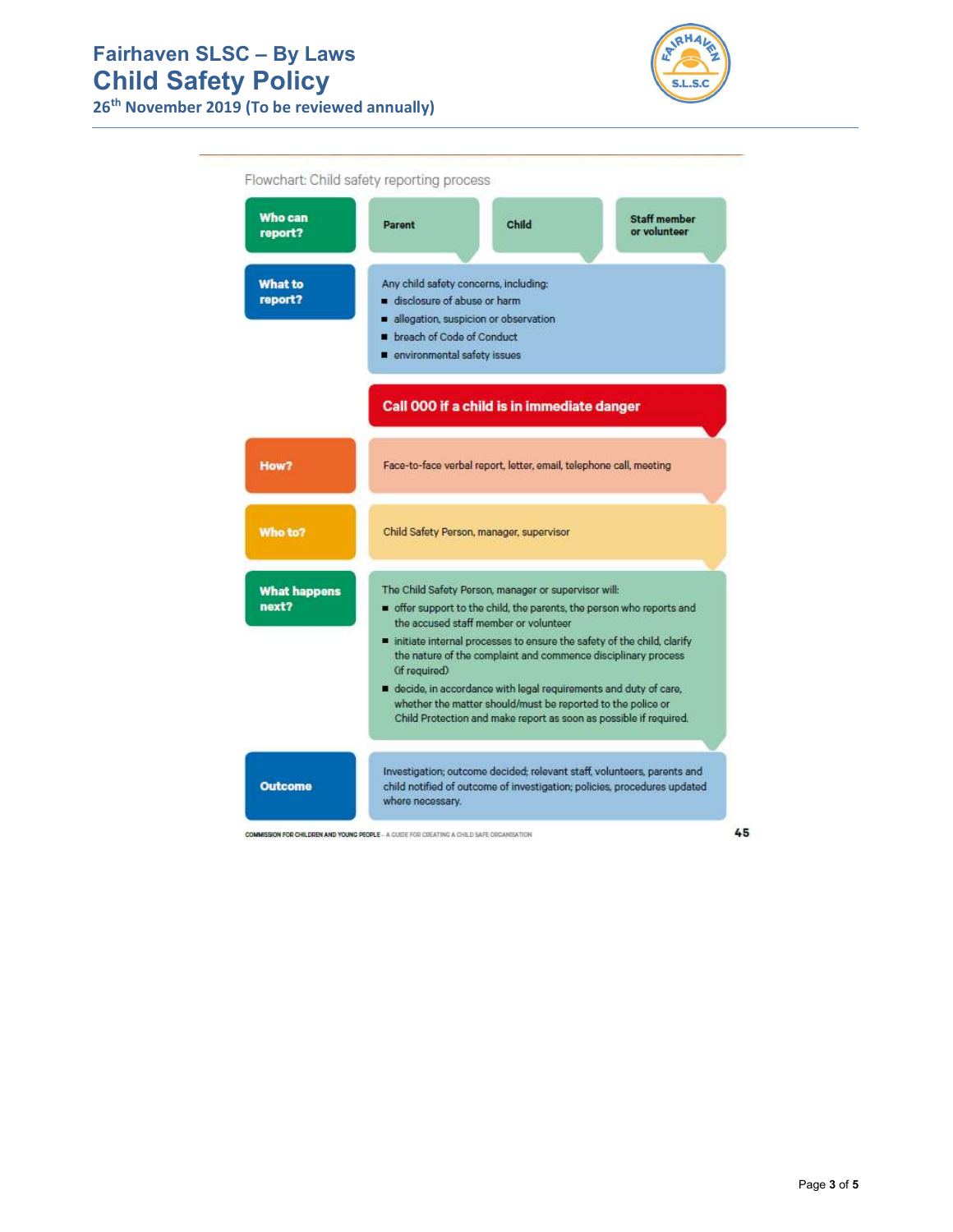

# Helpful Organisations

Immediate Report – Child Protection; Victoria Police; Victoria Police Sexual Offenses and Child Abuse

Child Protection After Hours Crisis Line: 13 1278 (24 hours, 7 days a week)

Victoria Police Contact your local Sexual Offences and Child Abuse Investigation Team or call 000 and ask for police.

# Victoria Police Sexual Offences and Child Abuse

Investigation Team Melbourne: 03 8690 4056 Dandenong: 03 8769 2200 Box Hill: 03 8892 3292 Knox: 03 9881 7939 Web: www.police.vic.gov.au/content.asp?document\_id=36448

Information and Support Services:

# Australian Childhood Foundation

PO Box 525, Ringwood Victoria 3134 Tel: (03) 9874 3922 National Free Call: 1800 176 453 Web: www.childhood.org.au Email: info@childhood.org.au Web: www.safeguardingchildren.com.au Email: safeguardingchildren@childhood.org.au

#### Centre for Excellence in Child and Family Welfare Inc.

Level 5/50 Market Street, Melbourne Victoria, 3000 Tel: 03 9614 1577 Web: www.cfecfw.asn.au Email: admin@cfecfw.asn.au

## Child Family Community Australia

Australian Institute of Family Studies Level 20 South Tower/485 La Trobe Street Melbourne Victoria 3000 Tel: 03 9214 7888 Web: www.aifs.gov.au/cfca

## Child Protection

After Hours Crisis Line: 13 1278 (24 hours, 7 days a week)

## Commission for Children and Young People

Level 20/570 Bourke Street Melbourne Victoria 3000 Tel: 03 8601 5884 Web: www.ccyp.vic.gov.au Email: childsafe@ccyp.vic.gov.au

## Children's Protection Society

70 Altona Street, Heidelberg West Victoria 3081 Tel: 03 9450 0900 Web: www.cps.org.au Email: cps@cps.org.au

#### Child Wise

PO Box 1117, South Melbourne Victoria 3205 Tel: 03 9645 8911 National Helpline: 1800 991 099 Web: www.childwise.org.au Email: office@childwise.org.au

#### ChildSafe

PO Box 7127, Banyule Victoria 3084 Tel: 03 9037 6415 Web: www.childsafe.org.au

#### Commissioner for Privacy and Data Protection

Level 6/121 Exhibition Street Melbourne Victoria 3000 Tel: 1300 666 444 Web: cpdp.vic.gov.au Email: privacy@cpdp.vic.gov.au

# Royal Children's Hospital Safety Centre

Flemington Road, Parkville Victoria 3052 Tel: 03 9345 5085 Web: www.rch.org.au/safetycentre Email: safety.centre@rch.org.au

## VicSport

Level 3/375 Albert Road South Melbourne Victoria 3205 Tel: 03 9926 1376 Web: vicsport.com.au Email: admin@vicsport.com.au

## Victoria Police

Contact your local Sexual Offences and Child Abuse Investigation Team or call 000 and ask for police.